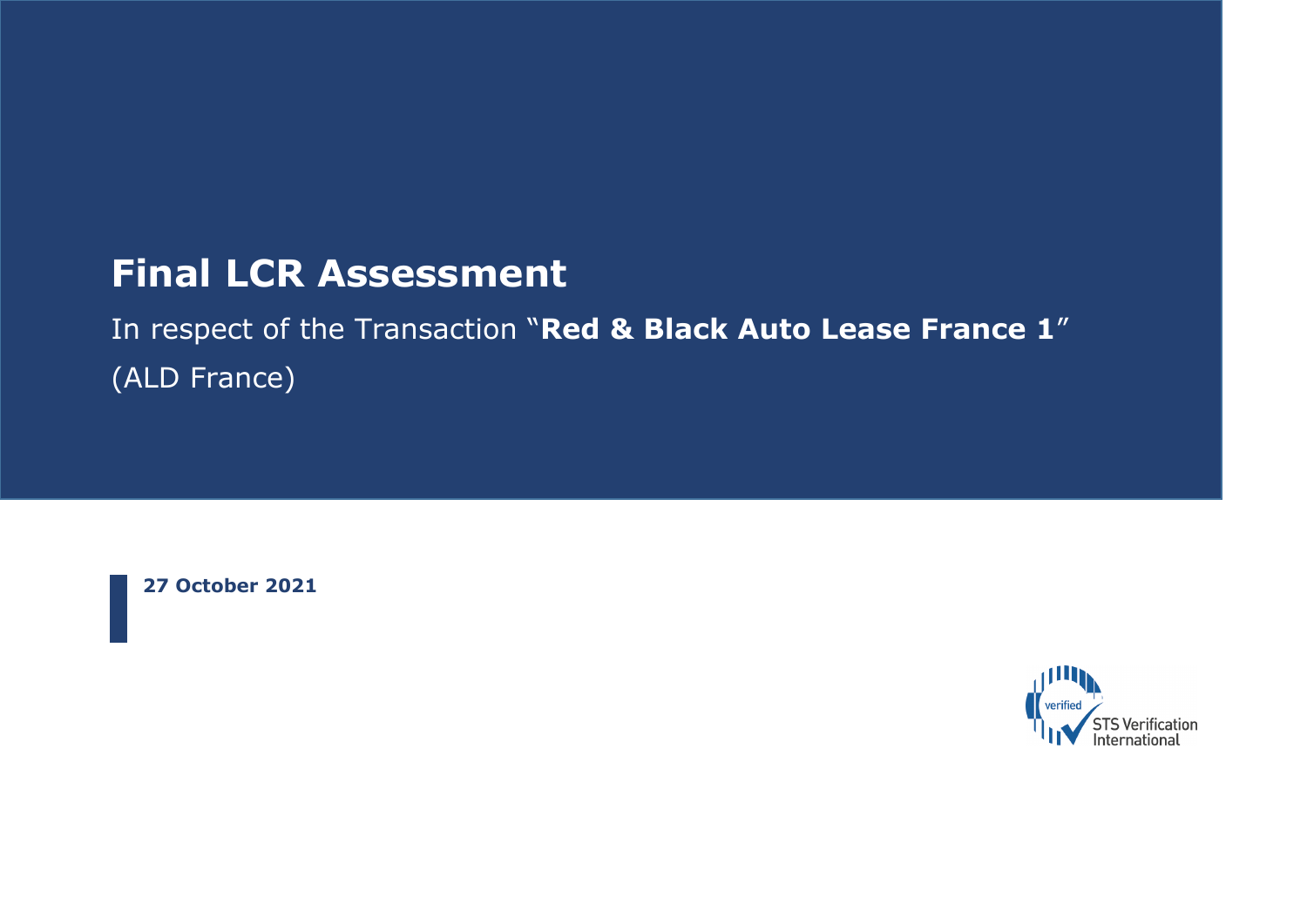

### **Authorization of SVI as third party**

STS Verification International GmbH ("SVI") has been authorized by the German Federal Financial Supervisory Authority (Bundesanstalt für Finanzdienstleistungsaufsicht "BaFin", as the competent authority pursuant to Article 29 of the Securitisation Regulation) to act in all EU countries as third party pursuant to Article 28 of the Securitisation Regulation to verify compliance with the STS Criteria pursuant to the Articles 19 to 26e of the Securitisation Regulation ("STS Verification"). Moreover, SVI performs additional services including the verification of compliance of securitisations with (i) Article 243 of the Capital Requirements Regulation (Regulation (EU) 2017/2401 dated 12 December 2017, amending Regulation (EU) No 575/2013 on prudential requirements for credit institutions and investment firms as amended by Regulation (EU) 2021/558 of 31 March 2021) ("CRR Assessment"), (ii) Article 270 (senior positions in synthetic SME securitisations) of the CRR ("Article 270 Assessment"), (iii) Article 13 of the Delegated Regulation (EU) 2018/1620 on liquidity coverage requirement for credit institutions dated 13 July 2018, amending Delegated Regulation (EU) 2015/61 to supplement Regulation (EU) No 575/2013 of the European Parliament and the Council with regard to liquidity coverage requirements for Credit Institutions ("LCR") ("LCR Assessment"), and (iv) the STS Criteria, in respect of existing securitisations and potential deficiencies regarding compliance with the STS Criteria ("Gap-Analysis"). These additional services are carried out after notification to and in agreement with BaFin.

#### **Mandating of SVI and verification steps**

On 26 May 2021, SVI has been mandated by the Seller ALD Automotive to verify compliance with the STS criteria pursuant to Article 28 of the Securitisation Regulation for the securitisation transaction "Red & Black Auto Lease France 1" (the "Transaction"). As part of our verification work, we have met with representatives of ALD France to conduct a virtual due diligence meeting on 26 May 2021. In addition, we have discussed selected aspects of the Transaction with ALD France and legal counsel and obtained additional information on the transaction structure, the underwriting and servicing procedures of ALD France and the underlying transaction documentation. For the purposes of this Final LCR Assessment, we have reviewed the following documents and other information related to the Transaction: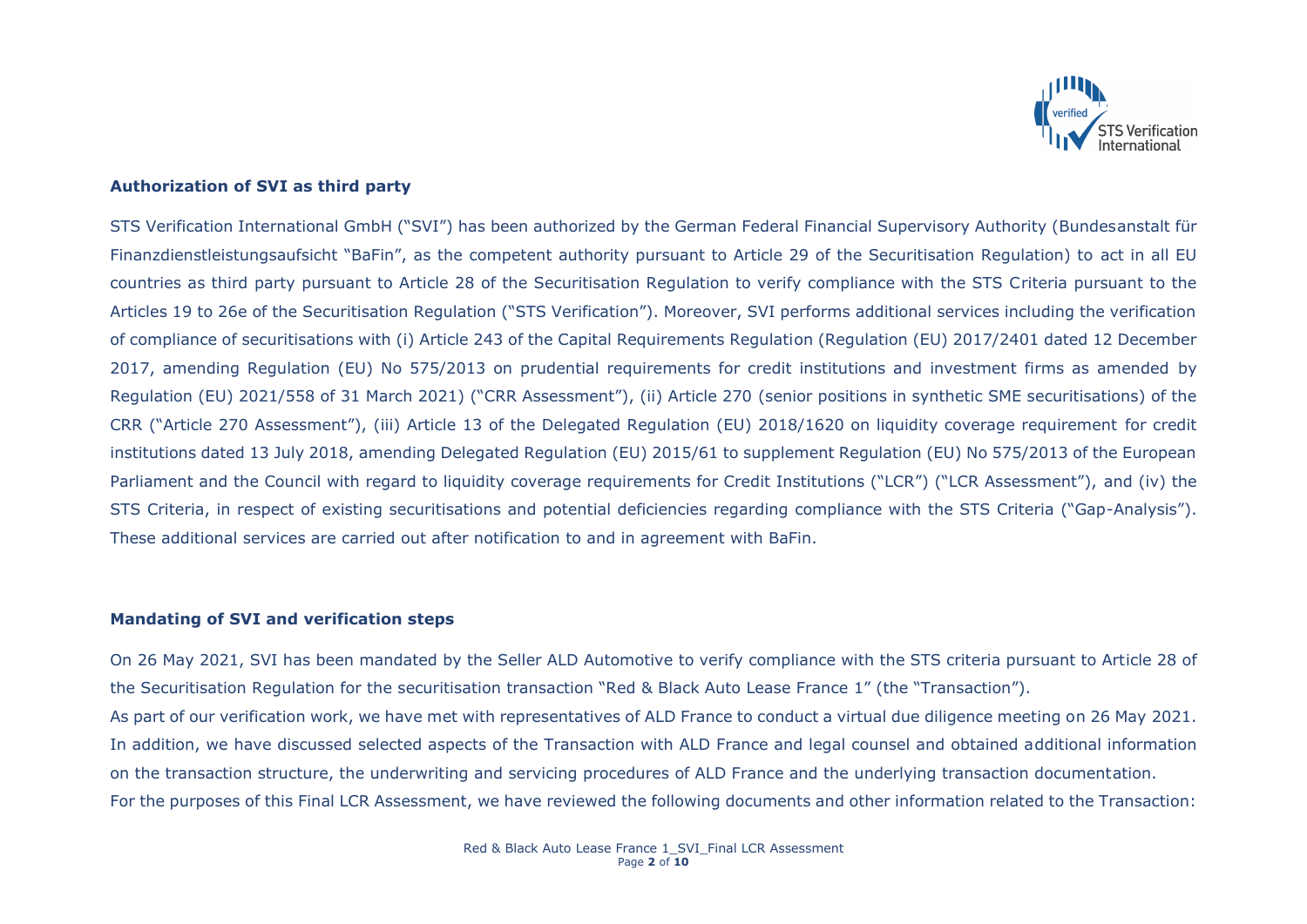

- Prospectus
- Master Receivables Transfer Agreement
- Additional information received by e-mail, such as confirmations, comments, etc.

## **Verification Methodology**

The fulfilment of each verification point in this Final LCR Assessment provided to the Originator is evaluated based on the three fulfilment values (traffic light status):

| Criterion is fully met                                                         |  |
|--------------------------------------------------------------------------------|--|
| Criterion is mostly met, but with comments or requests for missing information |  |
| Criterion not (yet) met based on available information                         |  |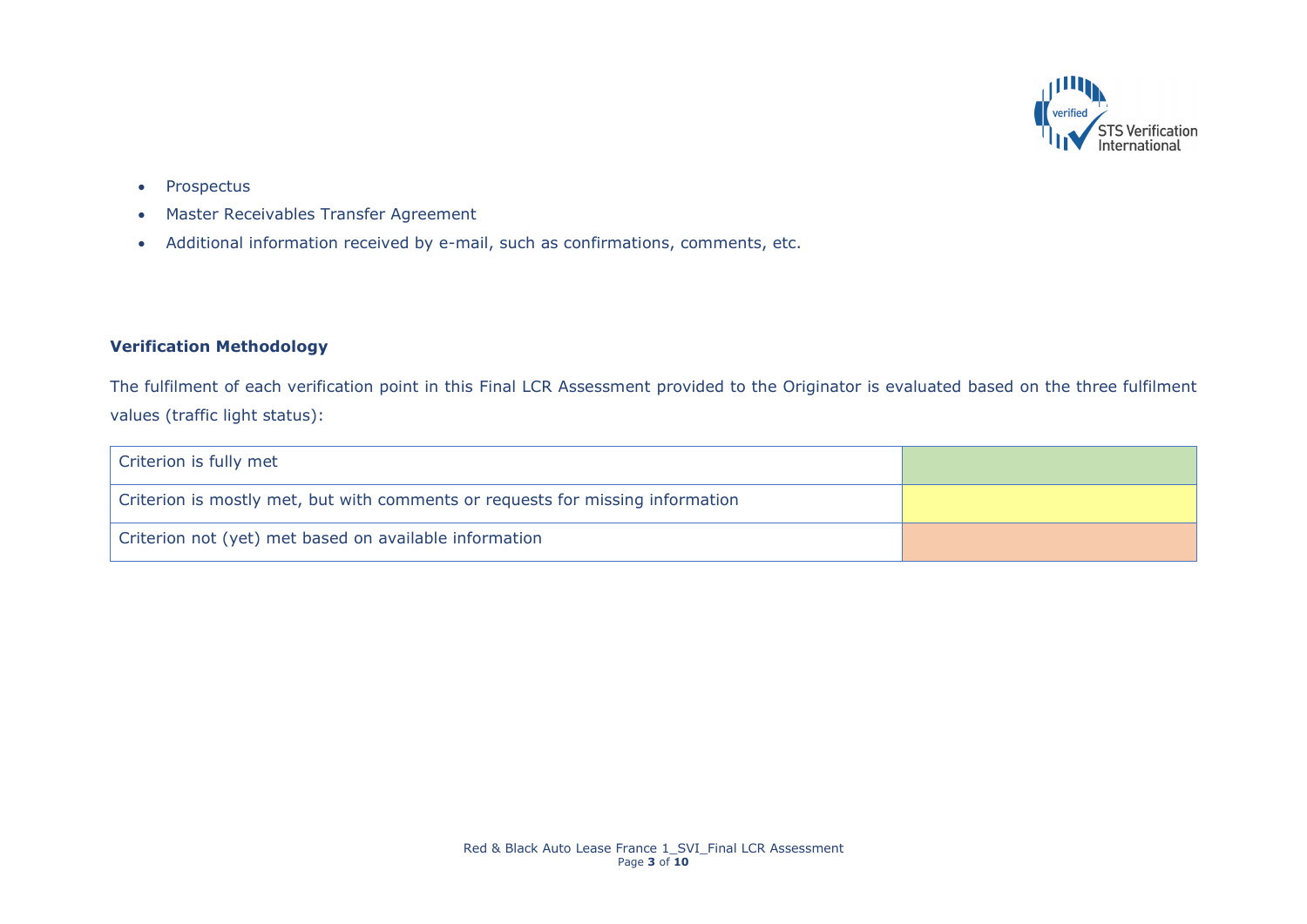

### **Disclaimer of SVI**

SVI grants a registered verification label "verified – STS VERIFICATION INTERNATIONAL" if a securitisation complies with the requirements for simple, transparent and standardised securitisation as set out in Articles 19 to 26e of the Securitisation Regulation ("STS Reguirements"). The same registered verification label is used by SVI in the context of a CRR Assessment, Article 270 Assessment, LCR Assessment and Gap-Analysis. The aim of the Securitisation Regulation is to restart high-quality securitisation markets, and the intention of implementing a framework for simple, transparent and standardised transactions with corresponding STS criteria shall contribute to this. However, it should be noted that the STS verification performed by SVI does not affect the liability of an originator or special purpose vehicle in respect of their legal obligations under the Securitisation Regulation. Furthermore, the use of verification services from SVI shall not affect the obligations imposed on institutional investors as set out in Article 5 of the Securitisation Regulation or set out in the CRR, LCR and other relevant regulations, respectively. Notwithstanding confirmation by SVI, which verifies compliance of a securitisation with the STS Requirements, such verification by SVI does not ensure the compliance of a securitisation with the general requirements of the Securitisation Regulation.

SVI has carried out no other investigations or surveys in respect of the issuer or the notes concerned other than as set out in this Final LCR Assessment and disclaims any responsibility for monitoring the Issuer's continuing compliance with these requirements or any other aspect of the issuer's activities or operations. In particular, SVI has relied on statements made in the Prospectus or other legal documentation of the Transaction and based its analysis on information provided directly or indirectly by the Originator or Sponsor of the Transaction. Investors should therefore not evaluate their investment in securitisation positions based on this Final LCR Assessment.

SVI has not provided any form of advisory, audit or equivalent service to the Originator, Issuer or Sponsor.

SVI assumes due performance of the contractual obligation thereunder by each of the parties and the representations made and warranties given in each case by any persons to SVI or in any of the documents are true, not misleading and complete.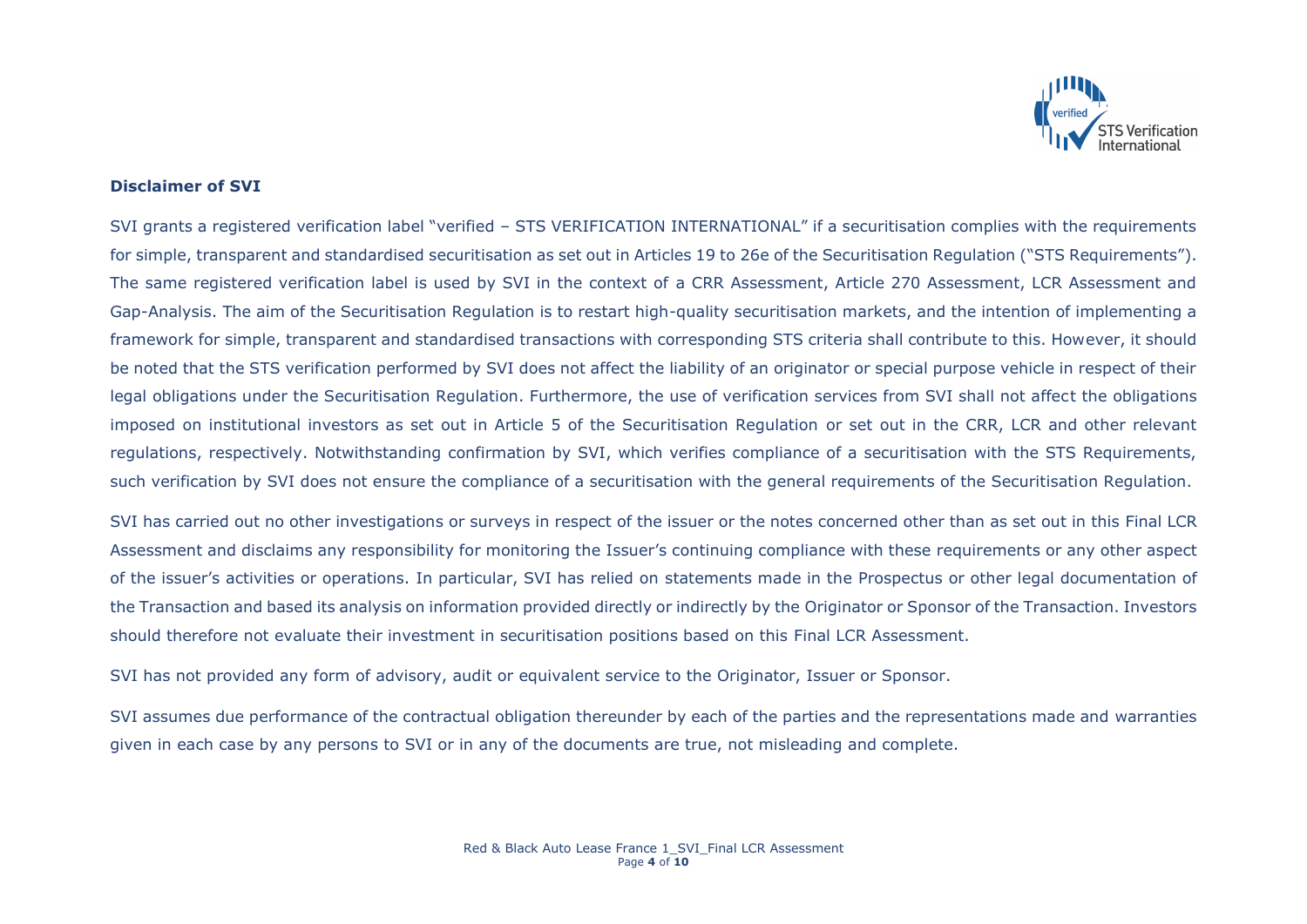

# **LIST OF ABBREVIATIONS/DEFINITIONS**

Note: For any other term used in this Final LCR Assessment in capital spelling, please refer to the defined terms in the Annex 1 "GLOSSARY" in the Prospectus.

| <b>ALD France</b>                | Temsys is the French branch of ALD, the brand name used is ALD Automotive, usually referred as ALD France                                                                                                                                                                                                                      |
|----------------------------------|--------------------------------------------------------------------------------------------------------------------------------------------------------------------------------------------------------------------------------------------------------------------------------------------------------------------------------|
| AuP                              | Agreed-upon Procedures                                                                                                                                                                                                                                                                                                         |
| <b>BaFin</b>                     | Bundesanstalt für Finanzdienstleistungsaufsicht (German Federal Financial Supervisory Authority)                                                                                                                                                                                                                               |
| CF-Model                         | Cash Flow-Model                                                                                                                                                                                                                                                                                                                |
| <b>Closing Date</b>              | 27 October 2021                                                                                                                                                                                                                                                                                                                |
| <b>CMBS</b>                      | <b>Commercial Mortgage-Backed Securitisation</b>                                                                                                                                                                                                                                                                               |
| <b>CRR</b>                       | Regulation (EU) 2017/2401 dated 12 December 2017, amending Regulation (EU) No 575/2013 on prudential requirements for<br>credit institutions and investment firms, as amended by Regulation (EU) 2021/558 of 31 March 2021                                                                                                     |
| <b>DBRS</b>                      | <b>DBRS Ratings Limited</b>                                                                                                                                                                                                                                                                                                    |
| Due Diligence Presentation       | Due Diligence Presentation dated 26 May 2021                                                                                                                                                                                                                                                                                   |
| <b>ECAI</b>                      | External credit assessment institution                                                                                                                                                                                                                                                                                         |
| <b>ESMA</b>                      | European Securities Markets Authority                                                                                                                                                                                                                                                                                          |
| <b>Final Verification Report</b> | Final Verification Report prepared by SVI in respect of the Transaction                                                                                                                                                                                                                                                        |
| <b>HQLA</b>                      | <b>High Quality Liguid Assets</b>                                                                                                                                                                                                                                                                                              |
| <b>Issuer</b>                    | Red & Black Auto Lease France 1                                                                                                                                                                                                                                                                                                |
| <b>LCR</b>                       | Delegated Regulation (EU) 2018/1620 on liquidity coverage requirement for credit institutions dated 13 July 2018, amending<br>Delegated Regulation (EU) 2015/61 to supplement Regulation (EU) No 575/2013 of the European Parliament and the Council<br>with regard to liquidity coverage requirements for Credit Institutions |
| <b>Level 2B Securitisations</b>  | Asset-backed securities as referred to in Article 12(1)(a) of the LCR that fulfil the requirements of Article 13 of the LCR                                                                                                                                                                                                    |
| Moody's                          | Moody's Investors Service Limited                                                                                                                                                                                                                                                                                              |
| <b>MRTA</b>                      | Master Receivables Transfer Agreement                                                                                                                                                                                                                                                                                          |
| Originator                       | <b>ALD France</b>                                                                                                                                                                                                                                                                                                              |
| Prospectus                       | Prospectus dated 20 October 2021                                                                                                                                                                                                                                                                                               |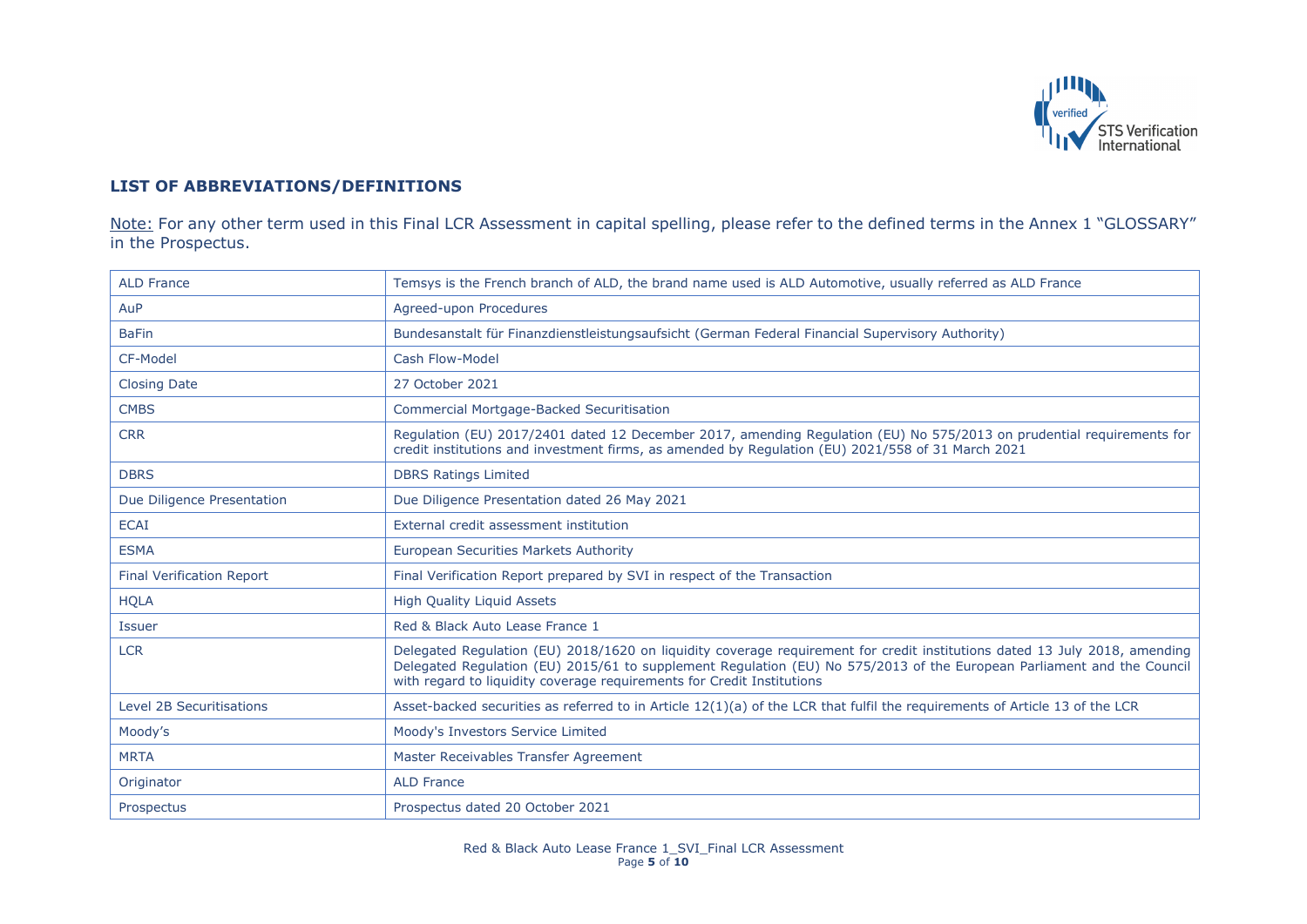

| <b>RMBS</b>               | Residential Mortgage-Backed Securitisation                                                                                                                                                                                                                                                                                                                                                                                        |
|---------------------------|-----------------------------------------------------------------------------------------------------------------------------------------------------------------------------------------------------------------------------------------------------------------------------------------------------------------------------------------------------------------------------------------------------------------------------------|
| Securitisation Position   | In respect of the Transaction and for the purposes of fulfilment of the requirements for HOLA/Level 2B Securitisations, the Class<br>A Notes issued by the Issuer                                                                                                                                                                                                                                                                 |
| Securitisation Regulation | Regulation (EU) 2017/2402 of the European Parliament and of the Council of 12 December 2017 laying down a general<br>framework for securitisation and creating a specific framework for simple, transparent and standardised securitisation, and<br>amending Directives 2009/65/EC, 2009/138/EC and 2011/61/EU and Regulations (EC) No 1060/2009 and (EU) No 648/2012,<br>as amended by Regulation (EU) 2021/557 of 31 March 2021 |
| Seller                    | <b>ALD France</b>                                                                                                                                                                                                                                                                                                                                                                                                                 |
| Servicer                  | <b>ALD France</b>                                                                                                                                                                                                                                                                                                                                                                                                                 |
| <b>SPV</b>                | Special Purpose Vehicle or Issuer                                                                                                                                                                                                                                                                                                                                                                                                 |
| <b>STS Criteria</b>       | Articles 18-26 of the Securitisation Regulation, setting out criteria for simple, transparent and standardised securitisations                                                                                                                                                                                                                                                                                                    |
| Transaction               | The securitisation of auto lease receivables together with the related ancillary rights involving Red & Black Auto Lease France 1<br>as Issuer                                                                                                                                                                                                                                                                                    |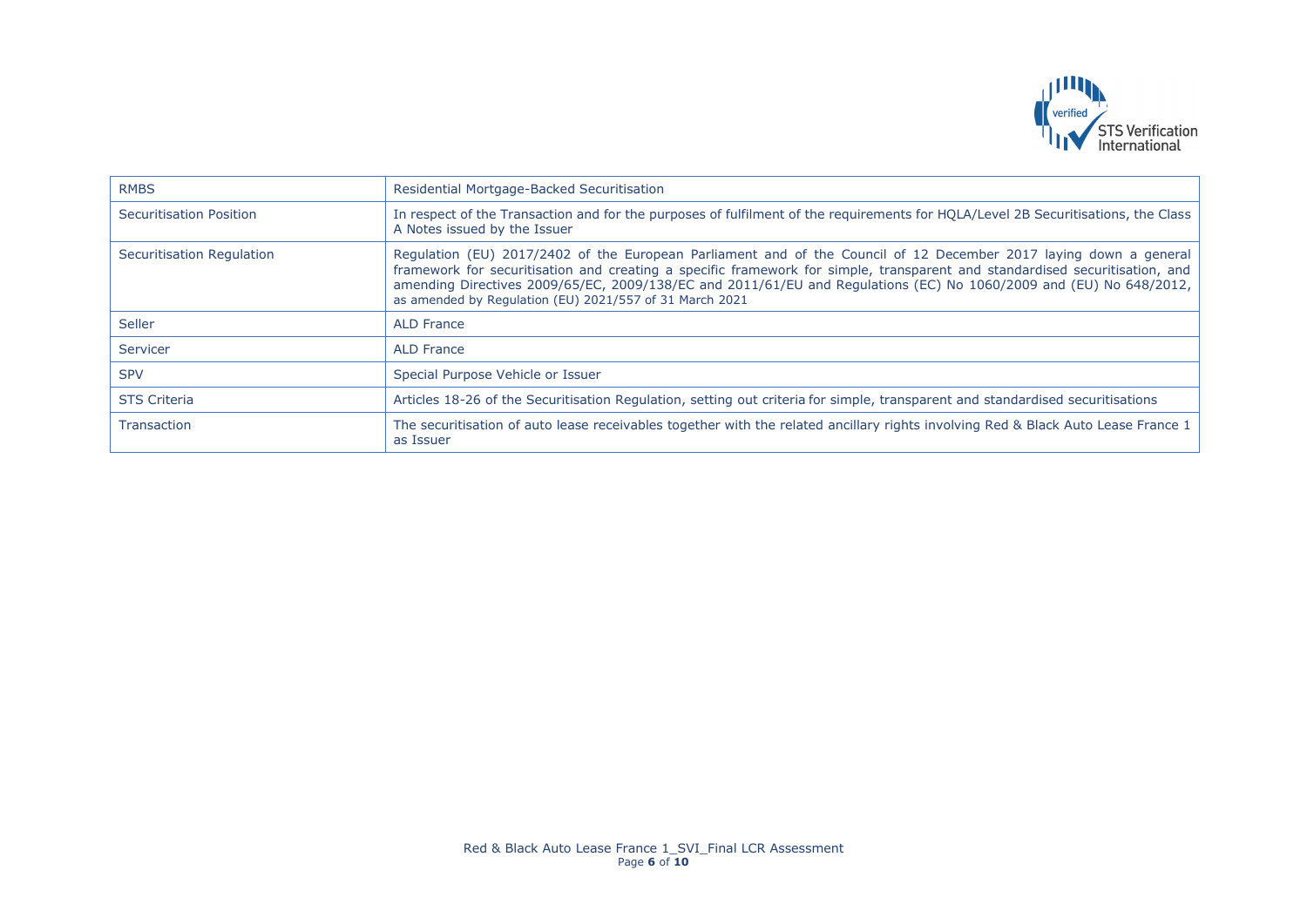

| # | <b>Criterion Article 13,</b><br>Paragraph 1 of the LCR                | <b>LCR Assessment</b>                                                                                                                                                                                                                                                                                                                                                                                                                                                                                                               |
|---|-----------------------------------------------------------------------|-------------------------------------------------------------------------------------------------------------------------------------------------------------------------------------------------------------------------------------------------------------------------------------------------------------------------------------------------------------------------------------------------------------------------------------------------------------------------------------------------------------------------------------|
|   | Qualification of the securitisation<br>position as STS securitisation | Verification Method: Legal (Prospectus) / Regulatory (STS Notification, STS Verification Report)                                                                                                                                                                                                                                                                                                                                                                                                                                    |
|   | and fulfilment of additional<br>criteria                              | The Transaction and therefore also the Securitisation Position will be notified according to Article 27 (1) of the Securitisation<br>Regulation by the Seller, as Originator, to ESMA as meeting the requirements of Articles 20 - 22 of the Securitisation<br>Regulation in respect of non-ABCP securitisations, see Section "REGULATORY ASPECTS", subsection "INFORMATION AND<br>DISCLOSURE REQUIREMENTS" in the Prospectus. Please also refer to the Final Verification Report prepared by SVI in respect of<br>the Transaction. |
|   |                                                                       | The additional criteria laid down in paragraph 2 and paragraphs 10 to 13 of Article 13 of the LCR are met, please refer below to<br>$#2 - 8.$                                                                                                                                                                                                                                                                                                                                                                                       |

| # | <b>Criterion Article 13,</b><br>Paragraph 2 (a) of the LCR | <b>LCR Assessment</b>                                                                                                                                                                                                                                                                                                                                                                                                           |
|---|------------------------------------------------------------|---------------------------------------------------------------------------------------------------------------------------------------------------------------------------------------------------------------------------------------------------------------------------------------------------------------------------------------------------------------------------------------------------------------------------------|
|   | <b>Credit Rating</b> of the securitisation<br>position     | Verification Method: Legal (Prospectus), Due Diligence (Rating report)                                                                                                                                                                                                                                                                                                                                                          |
|   |                                                            | The Class A Notes to be issued by the Issuer are expected to be assigned a Aaa(sf) and AAA(sf) long-term ratings by Moody's<br>and DBRS, respectively. Both Moody's and DBRS have the status of a nominated ECAI. Hence, the Securitisation Position will be<br>assigned a credit assessment of credit quality step 1 (AAA or equivalent) by a nominated ECAI in accordance with Article 264 of<br>Regulation (EU) No 575/2013. |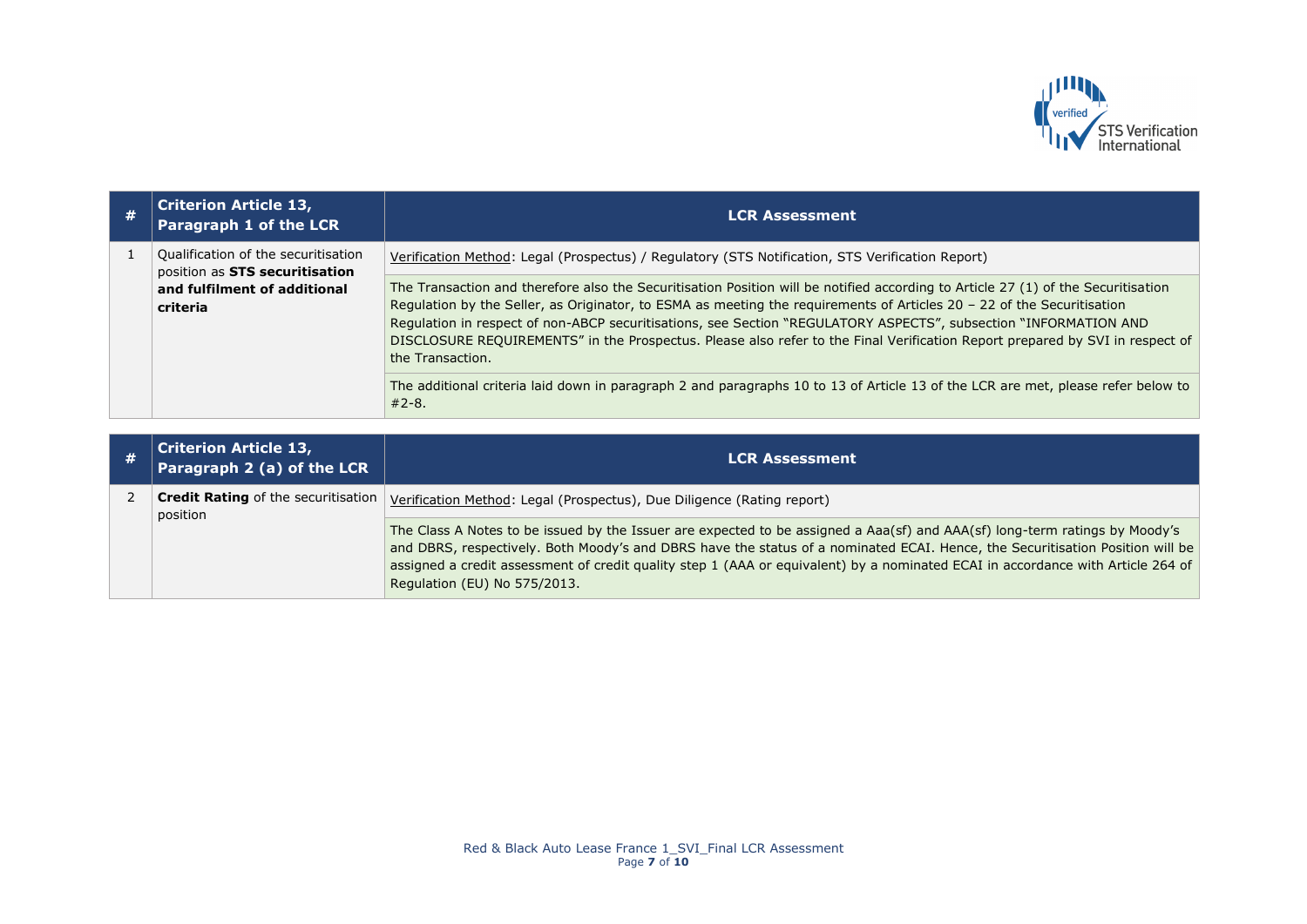

|  | <b>Criterion Article 13,</b><br>Paragraph 2 (b) of the LCR | <b>LCR Assessment</b>                                                                                                                                                                                                                                                                                                                                                                                                                                                                                                                                                                                                                                                                                                          |
|--|------------------------------------------------------------|--------------------------------------------------------------------------------------------------------------------------------------------------------------------------------------------------------------------------------------------------------------------------------------------------------------------------------------------------------------------------------------------------------------------------------------------------------------------------------------------------------------------------------------------------------------------------------------------------------------------------------------------------------------------------------------------------------------------------------|
|  | Most senior tranche of the<br>securitisation               | Verification Method: Legal (Prospectus)                                                                                                                                                                                                                                                                                                                                                                                                                                                                                                                                                                                                                                                                                        |
|  |                                                            | The Securitisation Position is the most senior tranche issued by the Issuer under the Transaction and possesses the highest<br>level of seniority at all times during the ongoing life of the Transaction, see Section "TERMS AND CONDITIONS OF THE NOTES",<br>of the Prospectus.                                                                                                                                                                                                                                                                                                                                                                                                                                              |
|  |                                                            | The Class A Notes represent the most senior tranche given that, following the occurrence of an Accelerated Amortisation Event,<br>the Class A Notes are not subordinated to other tranches (in particular the Class B Notes) of the Transaction in respect of<br>receiving principal and interest payments. The Transaction Documents clearly specify the Priority of Payments (Revolving<br>Period, Amortisation Period and Accelerated Amortisation Period), see Section "OPERATION OF THE ISSUER", Subsection<br>"PRIORITY OF PAYMENTS" of the Prospectus, and the event which trigger changes in such Priority of Payments, see definition of<br>"Accelerated Amortisation Event" in Annex 1 "GLOSSARY" of the Prospectus. |

| <b>Criterion Article 13,</b><br>Paragraph 2 (g) of the LCR | <b>LCR Assessment</b>                                                                                                                                                                                                                                                                                        |
|------------------------------------------------------------|--------------------------------------------------------------------------------------------------------------------------------------------------------------------------------------------------------------------------------------------------------------------------------------------------------------|
| <b>Homogeneity requirements</b>                            | Verification Method: Legal (Offering Circular), Data                                                                                                                                                                                                                                                         |
|                                                            | The Securitisation Position is backed by a pool of homogeneous underlying exposures, which all belong to only one<br>subcategory, namely 'auto loans and leases to borrowers or lessees established or resident in a Member State (France)', please<br>refer to Article 13, paragraph 2 (g) (iv) of the LCR. |

| # | <b>Criterion Article 13,</b><br>Paragraph 10 of the LCR                | <b>LCR Assessment</b>                                                                                                                                                                                                                                                                                                                                                                                                            |
|---|------------------------------------------------------------------------|----------------------------------------------------------------------------------------------------------------------------------------------------------------------------------------------------------------------------------------------------------------------------------------------------------------------------------------------------------------------------------------------------------------------------------|
|   | Securitisation position not held by<br>the credit institution or group | Verification Method: Legal (Offering Circular), Due Diligence (explicit confirmation by the originator)                                                                                                                                                                                                                                                                                                                          |
|   | company that originated the<br>underlying exposures                    | The underlying exposures have been originated by ALD France acting as Originator. For the purpose of compliance with this<br>requirement it is assumed that the credit institution holding the Securitisation Position in its liquidity buffer is not the<br>Originator, any of its subsidiaries, its parent undertaking, a subsidiary of its parent undertaking or any other undertaking<br>closely linked with the Originator. |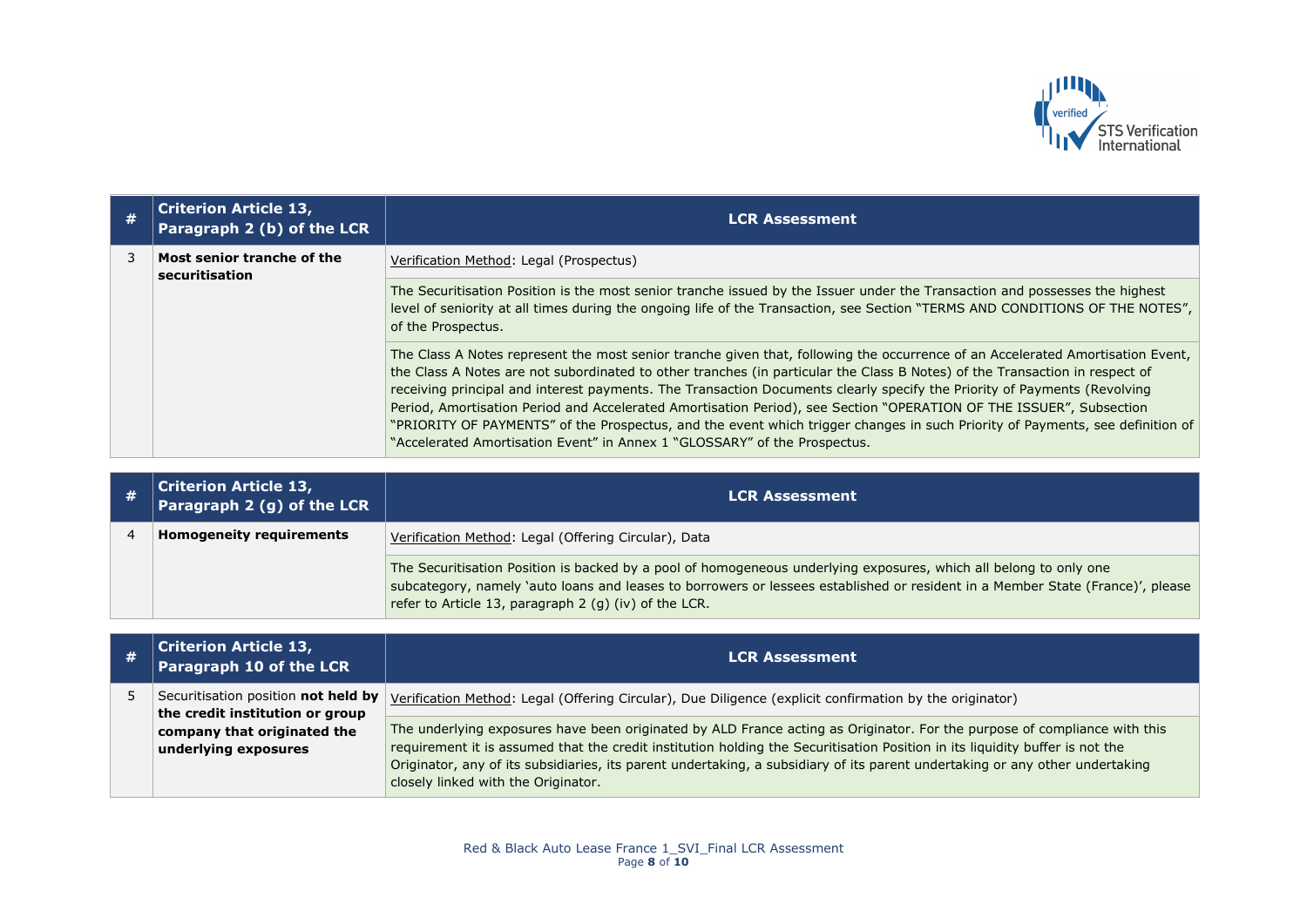

| <b>Criterion Article 13,</b><br>Paragraph 11 of the LCR | <b>LCR Assessment</b>                                                                                                                                                                                        |
|---------------------------------------------------------|--------------------------------------------------------------------------------------------------------------------------------------------------------------------------------------------------------------|
| Requirement regarding Tranche<br><b>Size</b>            | Verification Method: Legal (Offering Circular)                                                                                                                                                               |
|                                                         | The Nominal Amount of the Class A Notes is expected to amount to EUR 400 million, hence the issue size of the tranche<br>amount is at least EUR 100 million (or the equivalent amount in domestic currency). |

| <b>Criterion Article 13,</b><br>Paragraph 12 of the LCR | <b>LCR Assessment</b>                                                                                                                                                                                                                                               |
|---------------------------------------------------------|---------------------------------------------------------------------------------------------------------------------------------------------------------------------------------------------------------------------------------------------------------------------|
| <b>Average Life of the securitisation</b>               | Requirements regarding Weighted   Verification Method: Legal (Offering Circular), Data (Cashflow Model)                                                                                                                                                             |
| position                                                | Under all Prepayment Rate assumptions for the Transaction (0,0 % to 10,0 %), the remaining weighted average life of the<br>Class A Notes is in each case less than 5 years, see Section "EXPECTED WEIGHTED AVERAGE LIFE OF THE CLASS A NOTES" of<br>the Prospectus. |

|  | <b>Criterion Article 13,<br/>Paragraph 13 of the LCR</b> | <b>LCR Assessment</b>                                                                                                                                                                                                                       |
|--|----------------------------------------------------------|---------------------------------------------------------------------------------------------------------------------------------------------------------------------------------------------------------------------------------------------|
|  | Requirements regarding the<br>Originator                 | Verification Method: Legal (Offering Circular), Due Diligence (explicit confirmation by originator)                                                                                                                                         |
|  |                                                          | The Seller is not a credit institution as defined in Article 4 (3) of the CRR, but pursues one or more of the activities listed in<br>points 2 to 12 and point 15 of Annex I to Directive 2013/36/EU, namely 'Financial Leasing' (point 3). |

| $\mid$ Criterion Article 37 of the<br><b>LCR</b>  | <b>LCR Assessment</b>                                                                                                                                                                           |
|---------------------------------------------------|-------------------------------------------------------------------------------------------------------------------------------------------------------------------------------------------------|
| <b>Transitional provisions for</b><br><b>RMBS</b> | Verification Method: Legal (Offering Circular)                                                                                                                                                  |
|                                                   | The securitised exposures consist exclusively of auto lease receivables, hence the exceptions for residential mortgages<br>regarding loan-to-value or loan-to-income requirements do not apply. |